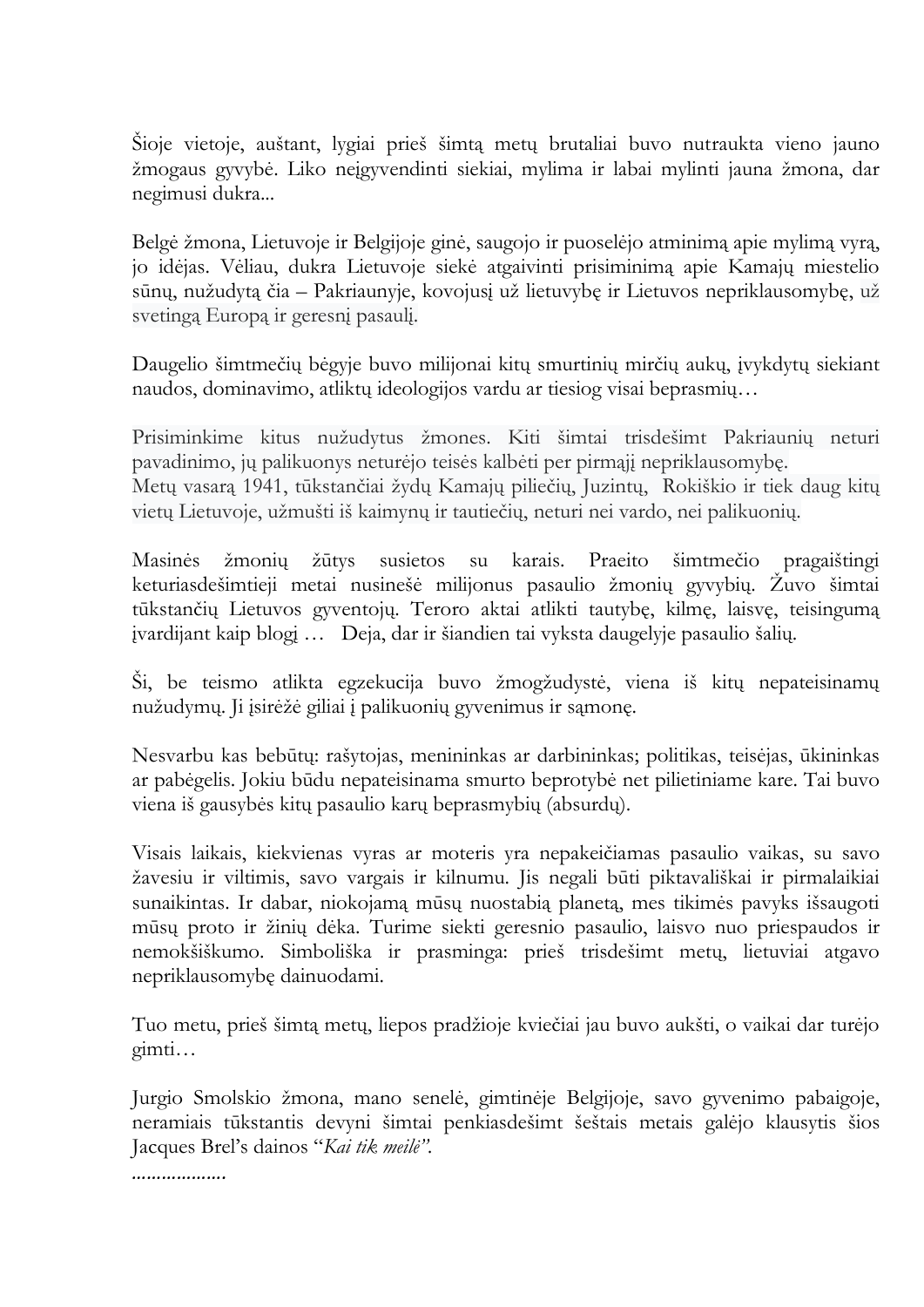## [*Version abrégée*]

[...] Quand on n'a que l'amour A offrir en prière Pour les maux de la terre En simple troubadour

Quand on n'a que l'amour A offrir à ceux-là Dont l'unique combat Est de chercher le jour

Quand on n'a que l'amour Pour tracer un chemin Et forcer le destin A chaque carrefour

Quand on n'a que l'amour Pour parler aux canons Et rien qu'une chanson Pour convaincre un tambour

Alors sans avoir rien Que la force d'aimer Nous aurons dans nos mains, Amis le monde entier.

*[Featuring Alice [Whitefield,](https://genius.com/artists/Alice-whitefield) Shawn [Elliott,](https://genius.com/artists/Shawn-elliott) Elly [Stone\]](https://genius.com/artists/Elly-stone)*

If we only have love Then tomorrow will dawn And the days of our years Will rise on that morn

If we only have love To embrace without fears We will kiss with our eyes We will sleep without tears

If we only have love With our arms open wide Then the young and the old Will stand at our side

If we only have love Love that's falling like rain Then the parched desert earth Will grow green again

If we only have love For the hymn that we shout For the song that we sing Then we'll have a way out

If we only have love We can reach those in pain We can heal all our wounds We can use our own names

If we only have love We can melt all the guns And then give the new world To our daughters and sons

## [*neskelbtas vertimas*]

[...] Vien tik meilę savo Atiduoti maldoms Už pasaulio vargus Būnant trubadūru

Vien tik meilę savo Pasiūlyti visiems Kurių viena kova Šviesos siekimas

Vien tik meile sava Tiesti visus kelius Ir likimą valdyti Kiekvienoj kryžkelėj

Vien tik meile sava Kalbėtis su ginklais Ir vien savo daina Įtikinti būgnus

Nieko neturėdami Vien tik meilės jėgą Mes tiesiame rankas Draugams visam pasauly.

> If we only have love Then Jerusalem stands And then death has no shadow There are no foreign lands

If we only have love We will never bow down We'll be tall as the pines Neither heroes nor clowns

If we only have love Then we'll only be men And we'll drink from the Grail To be born once again

Then with nothing at all But the little we are We'll have conquered all time All space, the sun, and the stars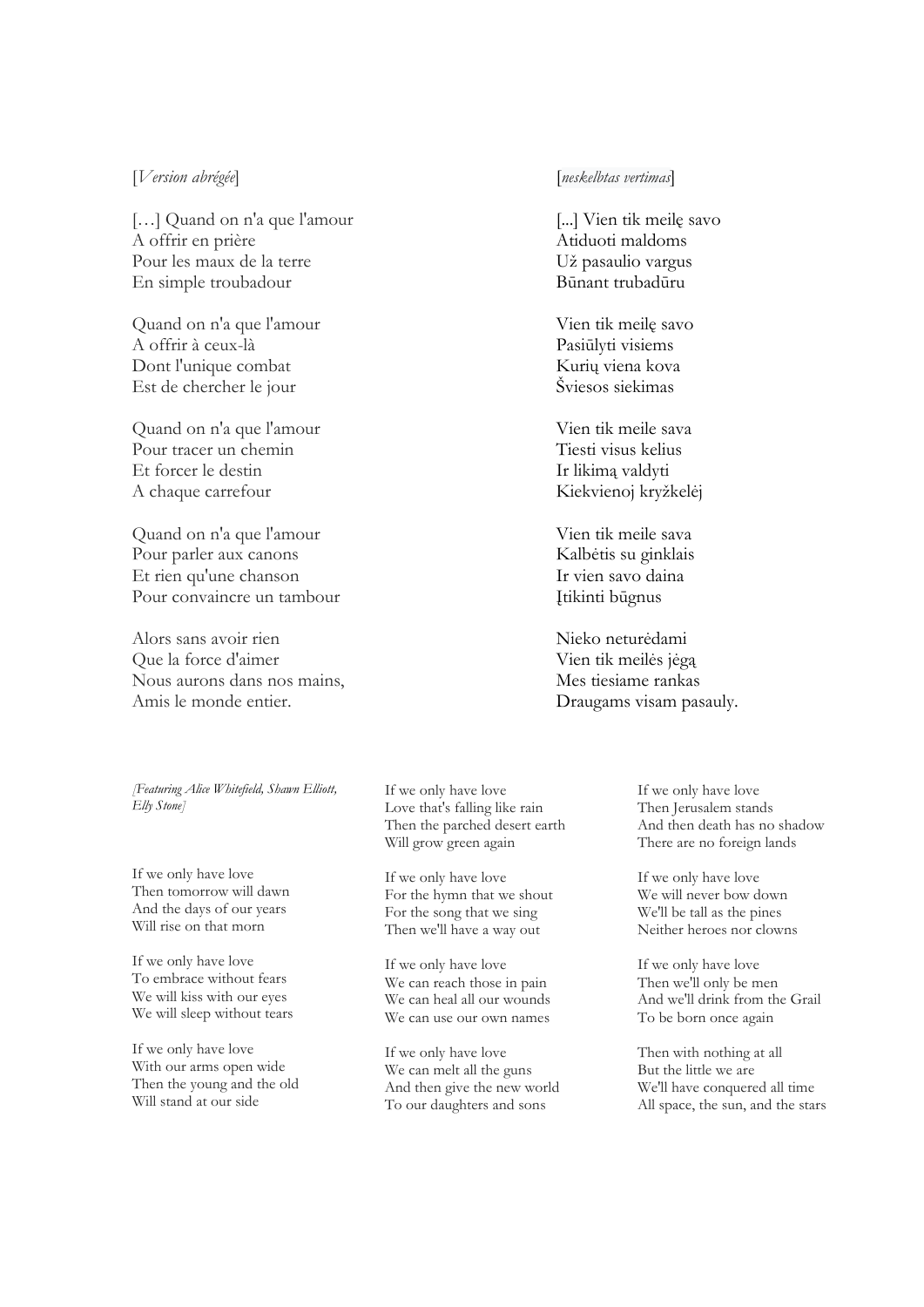6 juillet 2019

Ici, à l'aube, il y a juste cent ans, la vie d'un homme jeune a été fauchée.

Aspirations non réalisées, jeune épouse adorée, enfant à naître. Belge de naissance et lituanienne de coeur, Germaine Geelens a cultivé le souvenir et les idées de son mari. Plus tard, sa fille a entretenu et développé la mémoire de cet homme né à Kamajai, tué ici à Pakriaunys, qui a lutte pour la culture et l'indépendance de la Lituanie, pour une Europe accueillante et un monde meilleur.

Depuis, et depuis tant de siècles, des millions d'autres ont été victimes de morts violentes, commises au nom du profit, de l'idéologie, de la domination, où parce qu'ils se trouvaient là, faisaient désordre, meurtres toujours pour rien. Tuer est un acte de guerre, la guerre est assassinat généralisé.

Les noms des cent trente autres victimes de 1919 ne figurent pas ici, à Pakriaunys et leurs descendants n'avaient pas le droit d'en parler au temps de la première indépendance. En 1941, des millliers de citoyens juifs de Kamajai, Juzintai, Rokiskis et de tant d'autres localités de Lituanie ont été tués par leurs voisins et compatriotes, en ne laissant ni nom ni descendance.

Au vingtième siècle, avec des paroxysmes dans les années 40, des centaines de milliers de Lituaniens de toutes origines ont été tués, et leur assassinat a été nié ou diabolisée au nom de mots comme la race, l'ordre et même la justice et la liberté … Aujourd'hui cela se passe encore dans bien des pays du monde.

Cette exécution extrajudiciaire fut un meurtre parmi d'autres, tout aussi inacceptables, qui ont brisé la vie et la conscience des rescapés.

Qu'il fût écrivain, ouvrier, artiste, homme politique, juriste, agriculteur ou réfugié, tisserand ne change rien à l'insensé de cette violence, dans une guerre civile aussi absurde que cette guerre mondiale massacrant à grande échelle. À chaque fois, c'est un homme seul, une femme unique, un enfant du monde irremplaçable avec tous leurs éblouissements, leur espoir, leur misère et leur générosité, brisés méchamment avant terme.

Comme aujourd'hui où notre planète si belle est saccagée mais où nous espérons survivre en utilisant mieux notre intelligence, ils désiraient un monde meilleur, libéré de l'oppression et de l'ignorance. En ce mois de juillet d'il y a cent ans, les blés étaient hauts, un enfant allait naître.

Il y a trente ans, les Lituaniens ont reconquis l'indépendance en chantant. Dans la patrie de la compagne de Jurgis Smolski, à la fin de sa vie éprouvante, en 1956, année sanglante, Jacques Brel chante *Quand on n'a que l'amour.*